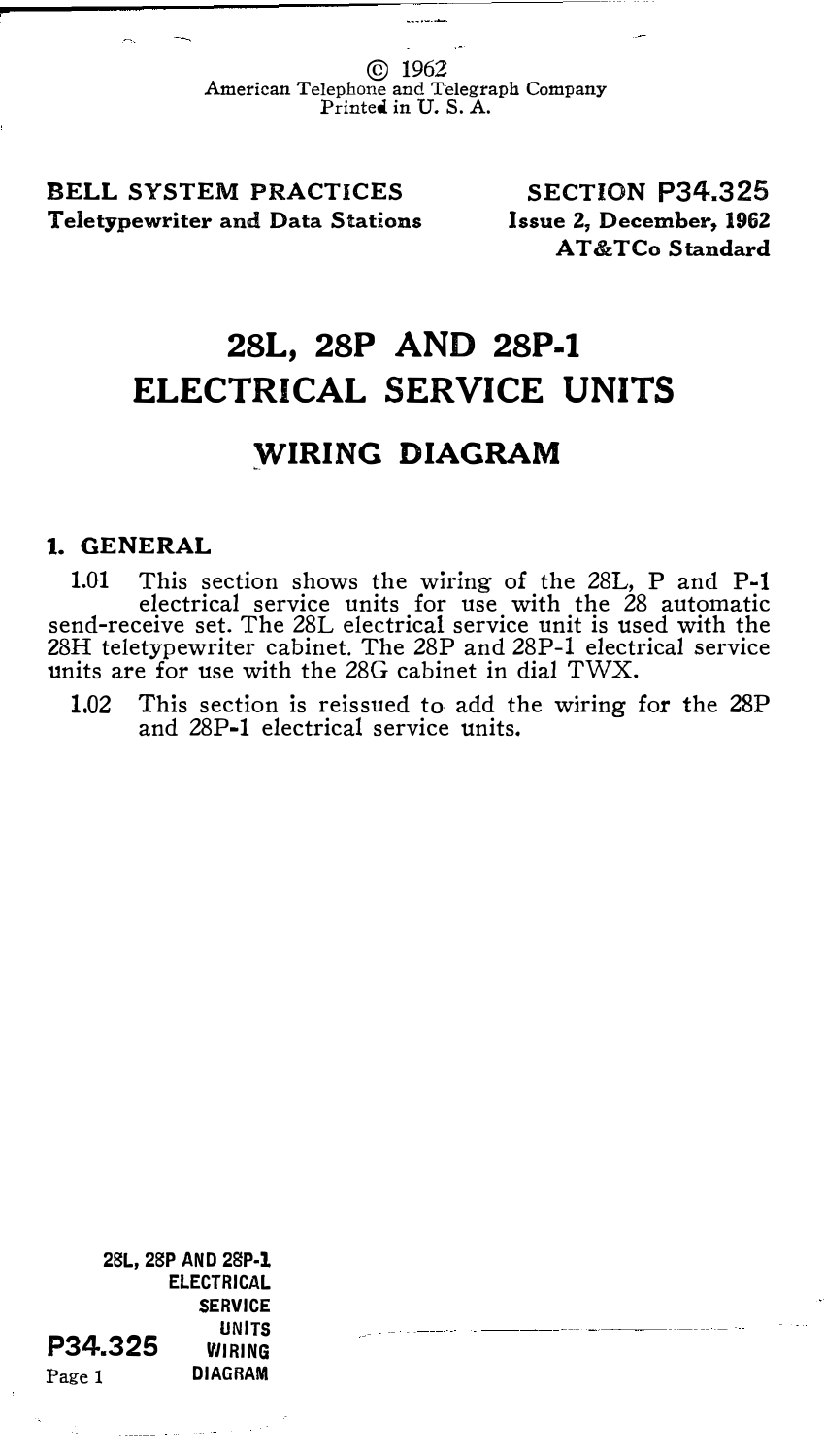

28L Electrical Service Unit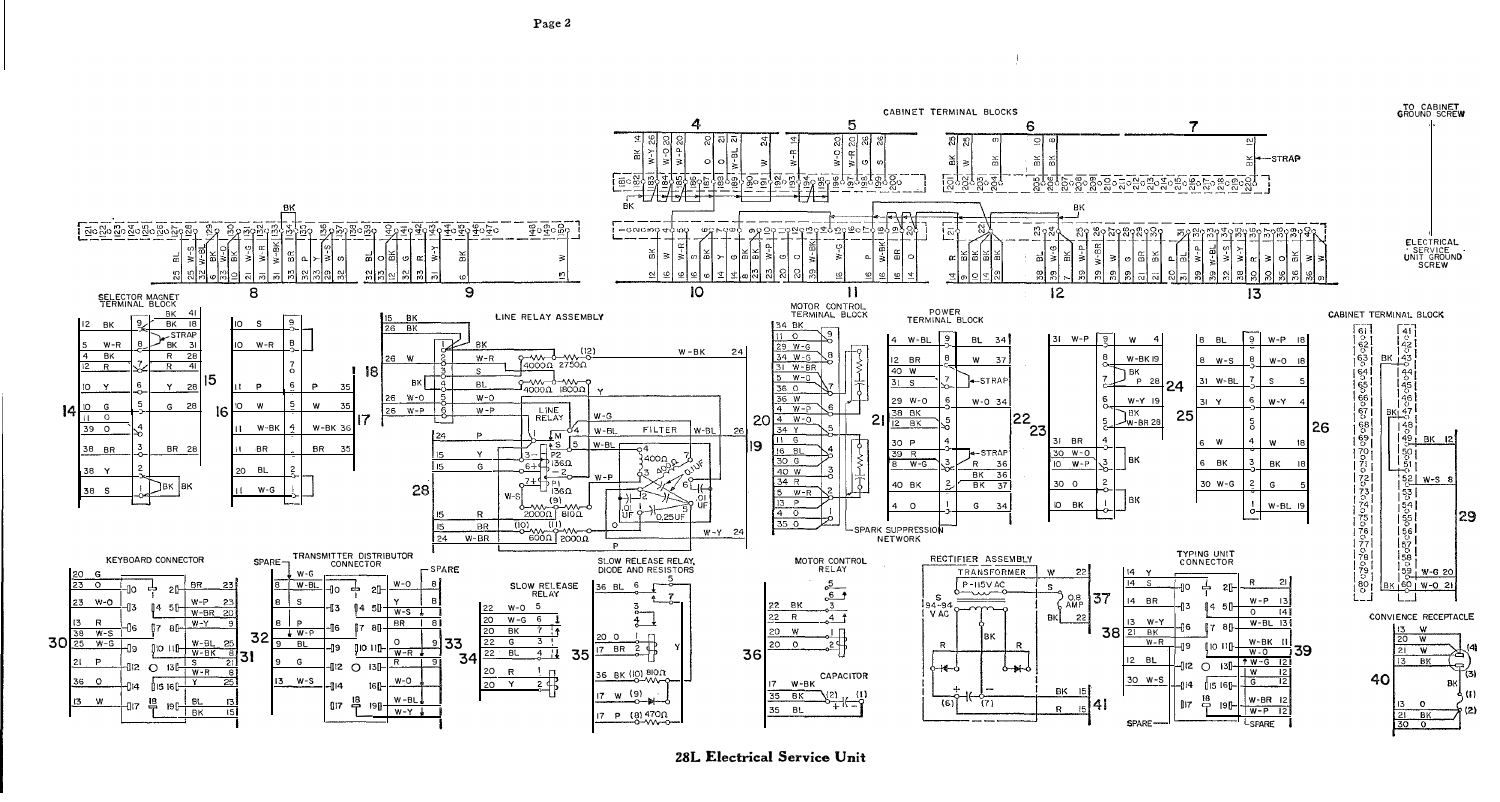

28P Electrical Service Unit

|         | 28L, 28P AND 28P-1 |
|---------|--------------------|
|         | <b>ELECTRICAL</b>  |
|         | <b>SERVICE</b>     |
|         | UNITS              |
| P34.325 | WIRING             |
| Page 3  | <b>DIAGRAM</b>     |